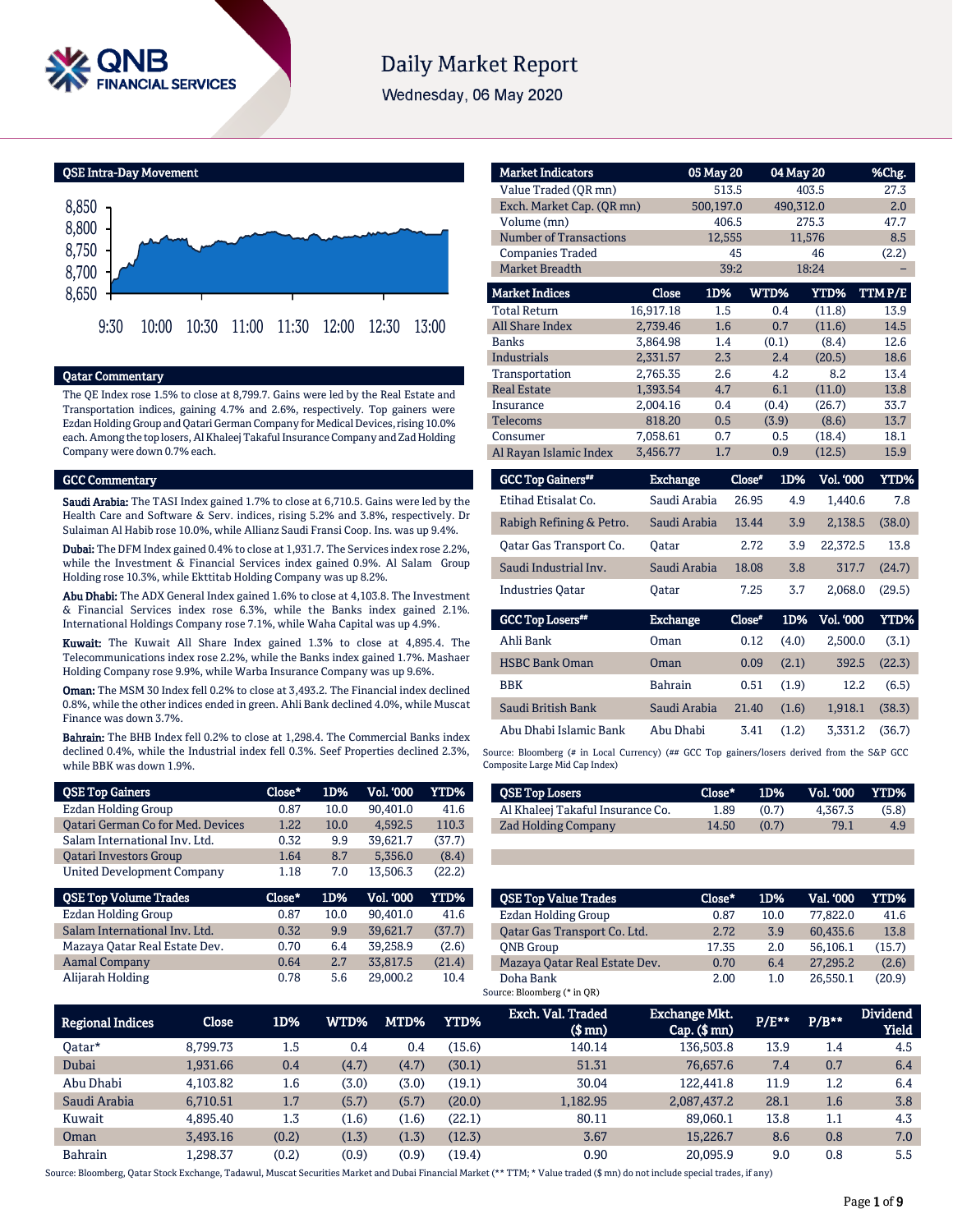# Qatar Market Commentary

- The QE Index rose 1.5% to close at 8,799.7. The Real Estate and Transportation indices led the gains. The index rose on the back of buying support from Qatari and GCC shareholders despite selling pressure from non-Qatari shareholders.
- Ezdan Holding Group and Qatari German Company for Medical Devices were the top gainers, rising 10.0% each. Among the top losers, Al Khaleej Takaful Insurance Company and Zad Holding Company were down 0.7% each.
- Volume of shares traded on Tuesday rose by 47.7% to 406.5mn from 275.3mn on Monday. Further, as compared to the 30-day moving average of 166.0mn, volume for the day was 144.9% higher. Ezdan Holding Group and Salam International Investment Limited were the most active stocks, contributing 22.2% and 9.7% to the total volume, respectively.

| <b>Overall Activity</b>    | Buy %* | Sell %* | Net (QR)           |
|----------------------------|--------|---------|--------------------|
| Oatari Individuals         | 42.04% | 48.35%  | (32, 411, 024, 46) |
| <b>Oatari Institutions</b> | 27.78% | 17.01%  | 55, 347, 857. 16   |
| Oatari                     | 69.82% | 65.36%  | 22,936,832.70      |
| <b>GCC</b> Individuals     | 0.97%  | 1.34%   | (1,886,533.42)     |
| <b>GCC</b> Institutions    | 2.45%  | 0.72%   | 8,883,290.76       |
| <b>GCC</b>                 | 3.42%  | 2.06%   | 6,996,757.34       |
| Non-Qatari Individuals     | 16.30% | 17.05%  | (3,854,074.67)     |
| Non-Oatari Institutions    | 10.45% | 15.53%  | (26,079,515.37)    |
| Non-Oatari                 | 26.75% | 32.58%  | (29,933,590.04)    |

Source: Qatar Stock Exchange (\*as a % of traded value)

# Ratings, Earnings Releases, Global Economic Data and Earnings Calendar

#### Ratings Updates

| Company                           | <b>Agency</b> | Market  | Type*   | Old Rating | <b>New Rating</b> | <b>Rating Change</b> | Outlook       | <b>Outlook Change</b>    |
|-----------------------------------|---------------|---------|---------|------------|-------------------|----------------------|---------------|--------------------------|
| Al Baraka<br><b>Banking Group</b> | S&P           | Bahrain | LTR/STR | $BB+/B$    | BB/B              |                      | <b>Stable</b> | $\overline{\phantom{0}}$ |

Source: News reports, Bloomberg (\* LTR – Long Term Rating, STR – Short Term Rating)

#### Earnings Releases

| Company                             | Market       | Currency, | Revenue (mn)<br>102020 | % Change<br>YoY | <b>Operating Profit</b><br>(mn) 102020 | ■ % Change<br>YoY        | <b>Net Profit</b><br>(mn) 102020 | % Change<br>YoY |
|-------------------------------------|--------------|-----------|------------------------|-----------------|----------------------------------------|--------------------------|----------------------------------|-----------------|
| Aldrees Petrol. and Transport Serv. | Saudi Arabia | <b>SR</b> | .457.8                 | 12.2%           | 51.6                                   | 40.6%                    | 30.3                             | L.3%            |
| National Medical Care Co.           | Saudi Arabia | <b>SR</b> | 195.0                  | 8.7%            | 36.3                                   | 19.7%                    | 33.2                             | 10.6%           |
| United Fidelity Insurance Company   | Abu Dhabi    | AED       | 108.9                  | 85.8%           |                                        | $\overline{\phantom{0}}$ | 0.5                              | 240.2%          |

Source: Company data, DFM, ADX, MSM, TASI, BHB.

### Global Economic Data

| <b>Date</b> | Market    | <b>Source</b>                   | <b>Indicator</b>              | Period | Actual  | <b>Consensus</b> | <b>Previous</b> |
|-------------|-----------|---------------------------------|-------------------------------|--------|---------|------------------|-----------------|
| 05/05       | <b>US</b> | Markit                          | <b>Markit US Services PMI</b> | Apr    | 26.7    | 27.0             | 27.0            |
| 05/05       | <b>US</b> | Markit                          | Markit US Composite PMI       | Apr    | 27.0    | -                | 27.4            |
| 05/05       | <b>US</b> | Institute for Supply Management | ISM Non-Manufacturing Index   | Apr    | 41.8    | 38.0             | 52.5            |
| 05/05       | <b>UK</b> | Markit                          | Markit/CIPS UK Services PMI   | Apr    | 13.4    | 12.3             | 12.3            |
| 05/05       | UK        | Markit                          | Markit/CIPS UK Composite PMI  | Apr    | 13.8    | 12.9             | 12.9            |
| 05/05       | <b>EU</b> | Eurostat                        | PPI MoM                       | Mar    | $-1.5%$ | $-1.4%$          | $-0.7%$         |
| 05/05       | EU        | Eurostat                        | PPI YoY                       | Mar    | $-2.8%$ | $-2.7%$          | $-1.4%$         |

Source: Bloomberg (s.a. = seasonally adjusted; n.s.a. = non-seasonally adjusted; w.d.a. = working day adjusted)

### Earnings Calendar

| <b>Tickers</b> | vame<br><b>ROUDELAY</b> | : 102020 results<br>Date of reporting <b>i</b> | No. of days re<br>remaining | <b>Status</b> |
|----------------|-------------------------|------------------------------------------------|-----------------------------|---------------|
| OFBC           | Oatar First Bank        | nr<br>$7$ -Mav- $\sim$<br>ں_۔                  |                             | Due<br>.      |

Source: QSE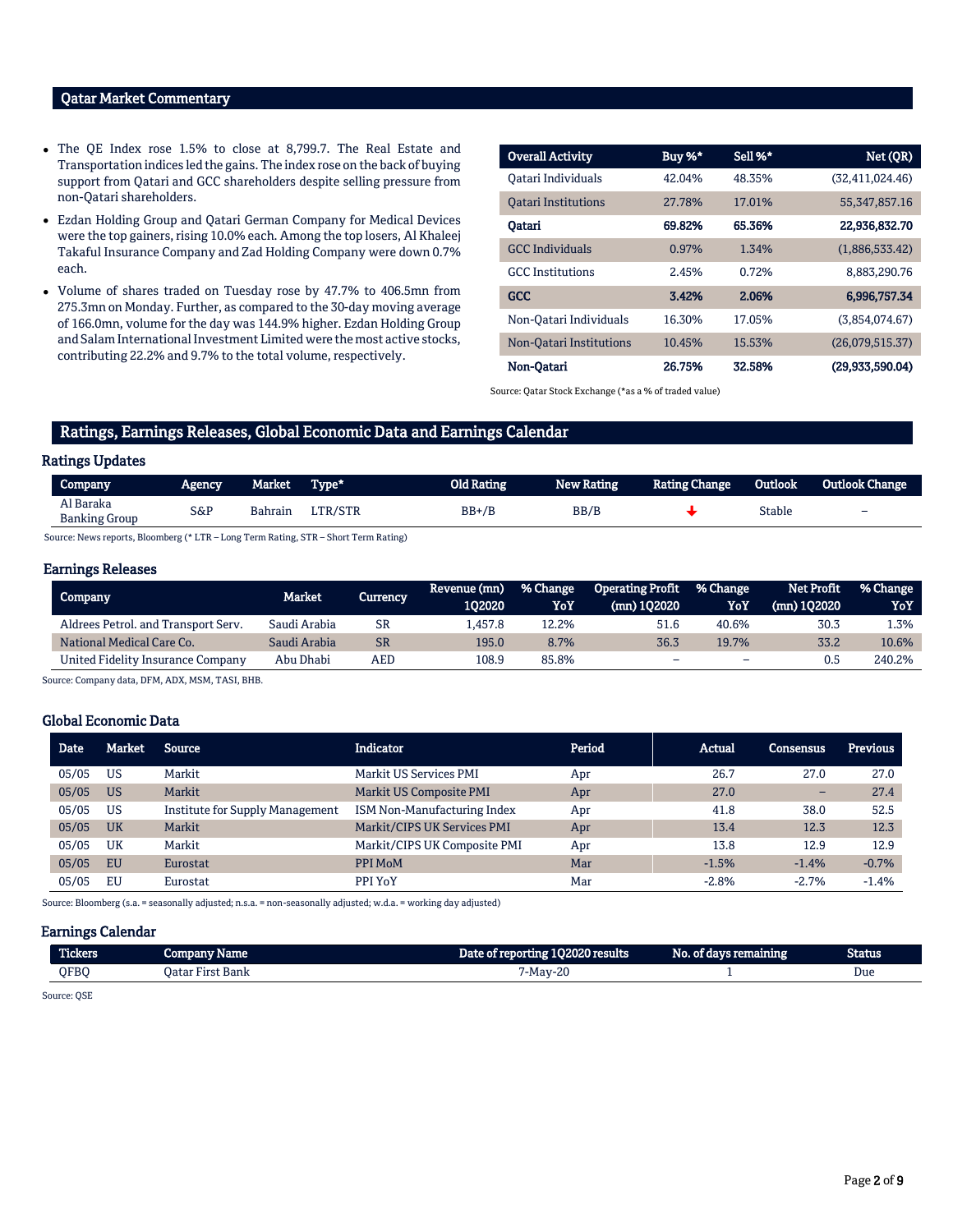# Qatar

- QNB Group to offer benchmark-sized USD-denominated regulation S registered bond – QNB Group announced that Barclays Bank PLC, Credit Agricole CIB, ING, Mizuho, QNB Capital and Standard Chartered Bank (together "Joint Lead Managers") have been mandated to arrange a benchmark-sized USD-denominated Regulation S Registered bond on behalf of QNB Group. A USD benchmark Reg S offerings under its Medium Term Note Program may follow subject to market conditions. (QSE)
- QATI issues subordinated Tier 2 capital notes worth \$300mn Qatar Insurance Group (QATI) issued \$300mn perpetual non-call 5.5 year subordinated Tier 2 capital notes. The notes were issued through QIC (Cayman) Limited, a Special Purpose Vehicle incorporated in the Cayman Islands, for the purpose of the issuance and guaranteed by Qatar Insurance Company QSPC. Standard & Poor's will rate the notes BBB+. (QSE)
- QETF announces dividend distribution of QR0.044 per unit Doha Bank, as founder, and Aventicum Capital Management (Qatar), the fund manager of the QE Index ETF (QETF) announced a cash distribution of QR0.044 per unit. Unitholders of record of the QETF, at the close of business May 19, 2020, will receive a cash distribution payable on May 21, 2020. (QSE)
- QCB issues QR600mn treasury bills for May The Qatar Central Bank (QCB) issued on Tuesday treasury bills for three, six and nine months for May with a value of QR600mn. According to a QCB statement, the treasury bills are distributed as following: QR300mn for three months at an interest rate of 0.40%; QR200mn for six months at an interest rate of 0.64%, and QR100mn for nine months at an interest rate of 0.66%. The issuance comes as part of the QCB's monetary policy initiatives and its efforts to strengthen the financial system as well as to activate the tools available for the open market operations. The issuance is part of a series executed by the QCB on behalf of the Government of the State of Qatar and in accordance with the schedule prepared by both the QCB and the Ministry of Finance. Treasury bills are issued through auction for banks operating in Qatar. (Gulf-Times.com)
- QCB Governor: QCB to encourage venture capital financing, start-up development – The Qatar Central Bank's second strategic plan involves setting up policies that encourage the deepening of venture capital financing and ensure the development of SMEs, including start-ups, according to HE the QCB's Governor, Sheikh Abdulla bin Saoud Al-Thani. Another focused strategy for SMEs is being monitored through the Qatar Development Bank (QDB), which has developed several innovative programs to provide short-, medium- and long-term capital to SMEs, he told the Oxford Business Group. In order to provide a national-level, comprehensive strategy for the sector, a clear definition of SMEs was provided and measures were undertaken to reduce barriers to bank lending for these entities. (Gulf-Times.com)
- Industrial Area reopens; entry, exit regulated The Government Communications Office (GCO) has announced the decision to

reopen from today the Industrial Area until Street 32, with reorganized exit and entry procedures. Streets 1 and 2 and Al Wakalat Street were reopened earlier. It may be recalled that the gradual reopening of the Industrial Area had commenced on April 22 with the three streets after remaining shut for around 35 days as part of the State's efforts to curb the spread of the novel coronavirus (COVID-19) and protect the health and safety of the inhabitants there. The reopening of the rest of the Industrial Area is being implemented in adherence to all the preventive precautionary measures determined by the Ministry of Public Health, the GCO said. The reorganization of exit and entry will result in resuming work and supply chains inside and outside the Area to normal, while making sure that the community is not at risk of infections. These procedures will allow the following groups to enter and exit the Area: employers, employees who work in the Area but live outside, residents who live in the Area but work outside. In addition, companies operating in the Area will be allowed to transport materials and equipment by submitting in advance an application to the Ministry of Commerce and Industry and the Ministry of Administrative Development, Labour and Social Affairs. This will be detailed in the Permanent Committee for Industrial Area Affairs' procedures guide, established by Ministerial Decision number 29 of 2016, to explain all temporary procedures that must be followed in the upcoming period. Employers will be required to ensure all workers download the Ehteraz mobile app, which is mandatory for exit from and entry to the Industrial Area. (Gulf-Times.com)

 IGU: Qatar accounts for bulk of LNG supplies to Asia in 2019 – Qatar accounted for bulk of the 36.3mn tons LNG supplies to Asia from the Middle East in 2019, the International Gas Union has said in its latest report. Asia has the third largest liquefied natural gas trade flow from the Middle East, IGU noted in its '2020 World LNG' report. There were also significant flows from the Middle East to Asia Pacific, which was the second largest trade flow last year, but has now settled at 31.2mn tons. A lot of the trade flow that used to go to Asia instead moved to Europe in 2019 as prices went down. Intra-Middle East trade was only 3mn tons. Qatar managed to maintain its position as the largest exporter in the world, exporting 77.8mn tons in 2019, closely followed by Australia who exported a total of 75.4mn tons, an increase of 13% YoY, driven by the start-ups of Ichthys LNG T1- 2 (8.9mn tons) and Prelude FLNG (3.6mn tons). The US overtook Malaysia as the third largest exporter, and added a record of 13.1mn tons, an increase of 63% as Corpus Christi LNG T1-2 (9mn tons), Cameron LNG T1 (4mn tons), Freeport LNG T1 (5.1mn tons), Sabine Pass T5 (4.5mn tons) and Elba Island T1-3 (0.75mn tons) started up. (Gulf-Times.com)

## International

 US, UK launch trade talks, pledge quick work as virus ravages global economy - The US and Britain launched formal negotiations on a free trade agreement on Tuesday, vowing to work quickly to seal a deal that could counter the massive drag of the coronavirus pandemic on trade flows and the two allies'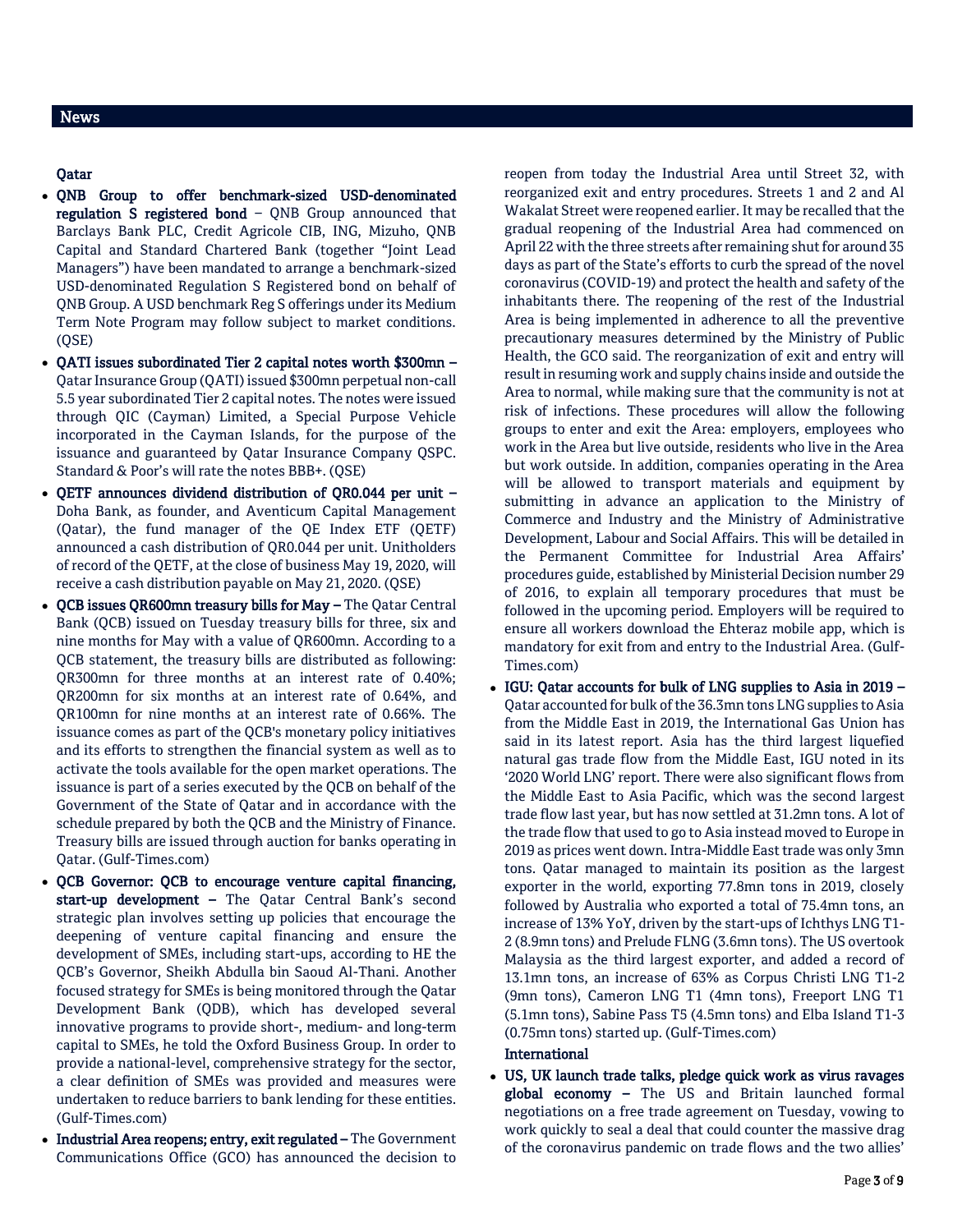economies. The talks, to be conducted virtually, will involve over 300 U.S. and UK staff and officials in nearly 30 negotiating groups, US Trade Representative Robert Lighthizer and UK trade minister Liz Truss said in a joint statement. "We will undertake negotiations at an accelerated pace and have committed the resources necessary to progress at a fast pace," they said. "A Free Trade Agreement would contribute to the long-term health of our economies, which is vitally important as we recover from the challenges posed by COVID-19," the disease caused by the novel coronavirus. The first round of talks began as new US data showed a record drop in US exports and a contraction in the vast US service sector for the first time in over a decade. It is Washington's first major new trade negotiation in 2020. London has also been working out trade terms with the European Union following its exit from the bloc in January. London's goal was to expeditiously complete both negotiations and there could be a positive dynamic between them, even though they are being headed by different lead negotiators, one UK official told journalists in a background briefing. Lighthizer, who has named the UK trade talks one of his top priorities for 2020, published objectives more than a year ago that sought full access for US agricultural products and reduced tariffs for US manufactured goods. Stung by shortages of medical equipment and drugs during the pandemic, both countries are seeking to shift some supply chains away from China. (Reuters)

- IHS Markit: US services sector activity falls to new record lows US business activity plumbed new record lows in April as the novel coronavirus severely disrupted production at industries, a survey confirmed on Tuesday. Data firm IHS Markit said last weekarb its flash US Composite Output Index, which tracks the manufacturing and services sectors, tumbled to a reading of 27.0 last month. That was the lowest since the series began in late 2009 and followed a flash reading of 27.4 and March's final reading of 40.9. A reading below 50 indicates a contraction in private sector output. Businesses have been pressured by nationwide lockdowns to slow the spread of COVID-19, the respiratory illness caused by the coronavirus, leading to a contraction in the economy. The government reported last week that gross domestic product declined at a 4.8% annualized rate in the first quarter, the steepest pace of contraction in output since the fourth quarter of 2008. The IHS Markit survey's services sector final Purchasing Managers Index dropped to an all-time low reading of 26.7 in April from a flash reading of 27.0 last month and final 39.8 in March. The data firm confirmed last week that manufacturing activity sank in April to its lowest level since March 2009. It said new business at private sector firms slumped, as demand fell at the sharpest rate on record. That left greater spare capacity at firms, leading them to reduce their workforce numbers at the steepest rate in the series history. (Reuters)
- US Treasury to distribute \$4.8bn in pandemic funds to tribal governments – The US Treasury Department will begin distributing \$4.8bn in pandemic-relief funds to Native American tribal governments in all US states on Tuesday, the Treasury and Interior Departments said in a joint statement. Payments would begin Tuesday to help the tribes respond to the novel coronavirus outbreak based on population data in US Census figures, the statement said, while payments based on employment and expenditure data would be made at a later date.

Amounts calculated for Alaska Native Claims Settlement Act regional and village corporations, for-profit businesses that serve tribal villages in Alaska, would be held back until pending litigation relating to their eligibility was resolved, they said. The decision frees up about 60% of the \$8bn in funds earmarked for Native tribes in the CARES Act, after delays caused by a legal dispute among the nation's native populations over who is entitled to the aid. (Reuters)

- US trade deficit widens, services sector contracts amid coronavirus – The US trade deficit increased by the most in more than a year in March as a record drop in exports offset a shrinking import bill, suggesting the novel coronavirus outbreak was upending the global flow of goods and services. Other data on Tuesday showed the tough measures to slow the spread of COVID-19, the respiratory illness caused by the coronavirus, pushed the nation's vast services sector into contraction in April for the first time in nearly 10-1/2-years. The reports were the latest indication that the economy was sinking deeper into recession and that a sharp rebound was unlikely even as parts of the US started to reopen. The Commerce Department said the trade deficit jumped 11.6%, the largest rise since December 2018, to \$44.4bn. Economists polled by Reuters had forecast the trade gap increasing to \$44.0bn in March. Global lockdowns have severely disrupted supply chains and also weighed on demand for goods and services, shrinking economic output. In the US GDP declined at a 4.8% annualized rate in the first quarter, the steepest pace of contraction in output since the fourth quarter of 2008. Economists believe the economy entered recession in the second half of March when the social distancing measures took effect. (Reuters)
- IHS Markit: UK economy set to shrink 7% or more, April PMIs dive - Britain's economy is on course for an unprecedented 7% quarterly contraction after measures to slow the spread of the coronavirus forced business closures across the country last month, a business survey showed on Tuesday. IHS Markit said its monthly Purchasing Managers' Index (PMI) for the services sector fell to its lowest since the survey started in 1996, dropping to 13.4 in April from 34.5 in March, only a fraction better than an initial flash estimate of 12.3. Last week's manufacturing PMI was similarly dire, and IHS Markit said that taken together, they pointed to the deepest economic downturn "in living memory". A composite PMI of the two sectors dropped to 13.8 in April from 36.0 in March, far below the 50 mark that divides growth from contraction. Britain's services PMI does not include retailers, who have been hardest hit by store closures since the March 23 lockdown, or many of the self-employed. Last month government budget forecasters set out a scenario under which the economy could contract as much as 35% in the three months to June due to the lockdown and for annual output to fall by the most in more than 300 years. Some of Britain's biggest companies estimated that their sales would be down by more than a fifth over the year, even with a modest recovery once lockdown measures start to be lifted. The services PMI showed a small rise in business expectations to 53.2 in April from a recordlow 47.9 in March, which IHS Markit said reflected firms' hopes that they would be allowed to reopen by the summer. (Reuters)
- CBI: Small UK manufacturers gloomiest in over 30 years Small British manufacturers expect the biggest fall in output in more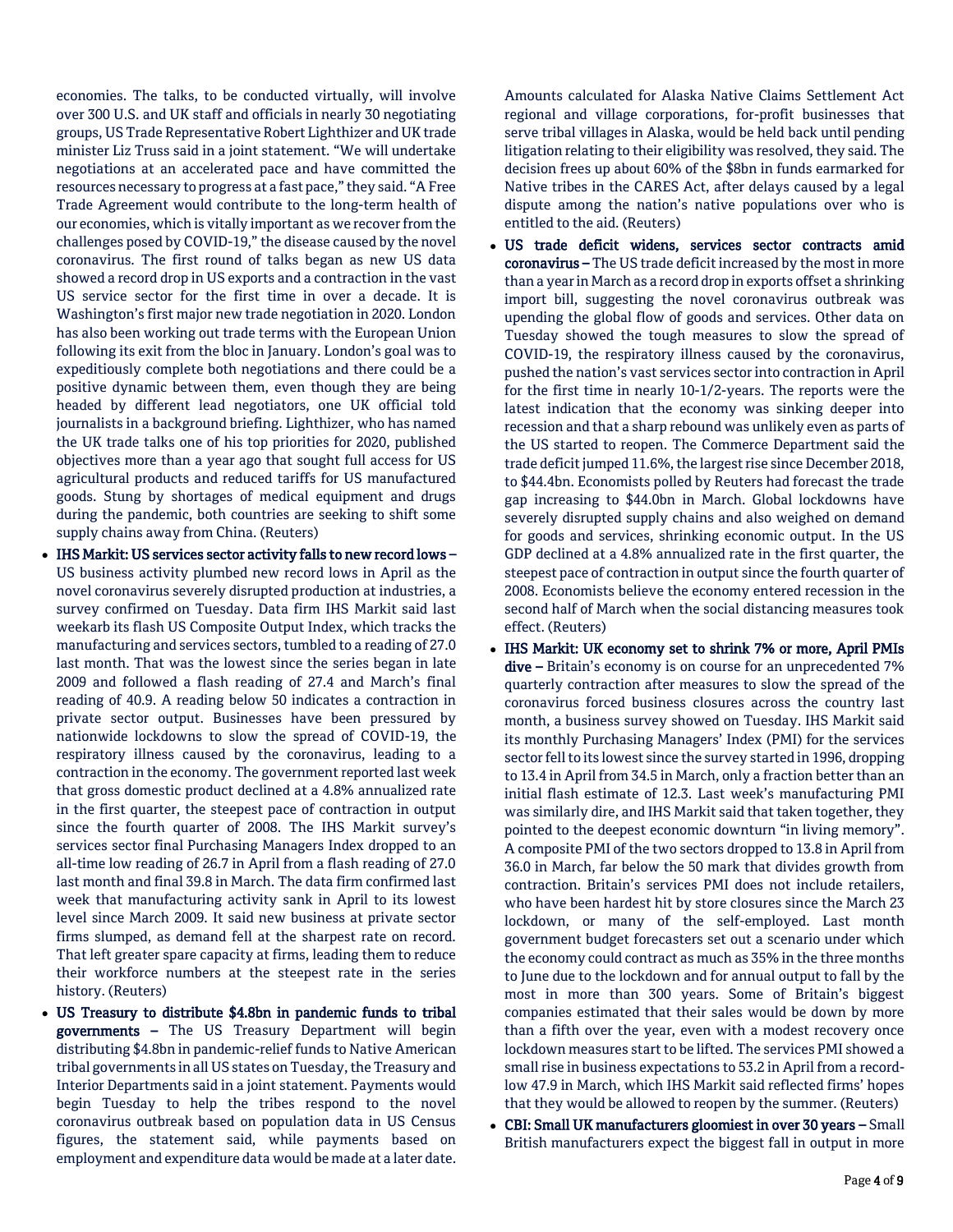than 30 years over the next three months as the hit from the coronavirus intensifies, according to a survey which echoes other gloomy forecasts for the sector. The Confederation of British Industry said smaller manufacturers had already suffered the largest drop in output and the biggest quarterly loss in jobs since the financial crisis during the three months to April. "SME manufacturers are seeing a sharp shock to activity due to the COVID-19 outbreak, with expectations signalling a sharper downturn to come," CBI economist Alpesh Paleja said. Last week a monthly survey of purchasing managers in the manufacturing sector showed the biggest fall in output in April since the survey began in 1992. The CBI said its members' expectations for factory output over the next three months were the weakest since its survey started in 1988. Total economic output could fall by more than a third during the second quarter - a drop with no precedent in more than 300 years - according to a scenario published by the government's budget forecasters last month. Britain's government is due to review the lockdown this week. But so far ministers have said there are no grounds for a significant relaxation yet, as the official death toll approaches 30,000, the highest in Europe alongside Italy. The CBI conducted its survey of 301 small manufacturers from March 25 to April 14. Britain's lockdown began on March 23, and has closed most nonessential businesses to the public, though not to staff if they can keep a safe distance while working. (Reuters)

- UK new car sales plunge 97% to lowest level since 1946 British new car sales slumped by an annual 97% in April to the lowest level of any month since February 1946 as factories and dealerships shut due to the coronavirus outbreak. The collapse in car sales puts more pressure on the UK economy, which is on course for an unprecedented quarterly contraction of at least 7%, a survey showed on Tuesday, as the coronavirus crimps activity. Lockdown measures have been in place across Europe since mid-March to contain the pandemic, shutting many companies and limiting people's movements, with Prime Minister Boris Johnson expected to detail this week how measures will be slowly eased. Sales to businesses in April accounted for four in five of the 4,321 new car registrations, according to the Society of Motor Manufacturers and Traders (SMMT), which further downgraded its full-year forecast to 1.68mn sales, on track for a near 30-year low. In January it had forecast 2.25mn sales. Demand in France and Italy fell by similar levels. Britain's car industry, the country's biggest exporter of goods, faces losing output worth more than 8bn Pounds (\$9.94bn) due to the coronavirus outbreak, according to the SMMT. (Reuters)
- Eurozone producer prices plunge more than expected in March Eurozone producer prices suffered their steepest fall since the 2008 financial crisis in March, data showed on Tuesday, dropping by more than expected as the COVID-19 pandemic sharply reduced demand for energy. The European Union's statistics office Eurostat said prices at factory gates in the 19 countries sharing the euro fell by 1.5% month-on-month in March for a 2.8% YoY decline. The former was the steepest decline since November 2008. Economists polled by Reuters had expected drops of 1.3% for the month, and 2.6% YoY. Producer prices show inflationary pressure early in the pipeline because unless their changes are absorbed by retailers and intermediaries, they directly affect the final price for consumers. Energy prices tumbled 5.5% on the month and by 11.3% YoY in

March pulled down by the oil-price war between Russia and Saudi Arabia and falling demand for fuel as economies around the world ground to a halt because of the pandemic. Without the volatile energy component, industrial producer prices fell only 0.2% on the month and were 0.2% higher YoY. (Reuters)

- Ireland: EU to demand progress on fishing, level playing field in Brexit talks - The European Union (EU) will insist on making progress on its priorities of fisheries and level-playing-field provisions in parallel to trade talks with ex-member Britain, Ireland's Foreign Minister Simon Coveney said. Negotiations between the EU and Britain over new trade arrangements to kick in once a transition period ends in December have reached an impasse with Britain pushing for a basic free trade agreement. Britain says that the EU is making demands it had not sought from other trading partners, such as an insistence on levelplaying-field rules, including in areas such as taxation and state aid. Britain opposes measures that would require it to maintain rules similar to European standards. The implementation of the Northern Ireland protocol, which guarantees an open land border between British-ruled Northern Ireland and the Irish Republic, is "also important to build trust," Coveney said. The EU's tortuous Brexit talks with Prime Minister Boris Johnson's government were renewed in late April, but quickly hit snags, according to diplomats and officials in the bloc's hub Brussels. More negotiations are due to take place next Monday with EU officials noting there is still time for London and Brussels to meet a deadline at the end of June to agree on extending negotiations beyond the end of the year. Britain says it does not want an extension, despite the coronavirus crisis making negotiations more difficult. (Reuters)
- Spain's jobless rate slows, but record number of people claim benefits - Unemployment in Spain rose again in April, pushing the number of people depending on unemployment benefits to a record 5.2mn as one of the world's strictest coronavirus lockdowns brought the economy to a halt. The number of people in Spain registering as jobless rose by 7.97% in April from a month earlier, or by 282,891 people, leaving 3.8 million people out of work, the Labor Ministry said on Tuesday. The number of registered jobless people had risen in March by 9.31%. The cost of the benefits paid to the 5.2mn people fully or partly depending on unemployment benefits in April skyrocketed 207% from a year earlier to 4.5bn Euros. Including furloughed workers and people on medical leave, as many as 7mn people are depending on the state, almost 30% of the working population, according to data that Spain has sent to Brussels with economic forecasts for 2020. The figure of fully unemployed people, at 3.8mn, is still far from the record of more than 5mn reached in 2013 at the trough of the financial crisis that hit the country a decade ago. The April data show Spain had a montly average of 548,000 fewer jobs in April than in April 2019. In the last two weeks of March, the country's economy shed almost 900,000 jobs. The government is asking to look at the development of the labor market since the last day of March. With this metric, the net job loss would be only 49,000 jobs. (Reuters)
- India pledges easy access to land for factories leaving China India is developing a land pool nearly double the size of Luxembourg to lure businesses moving out of China, according to people with the knowledge of the matter. A total area of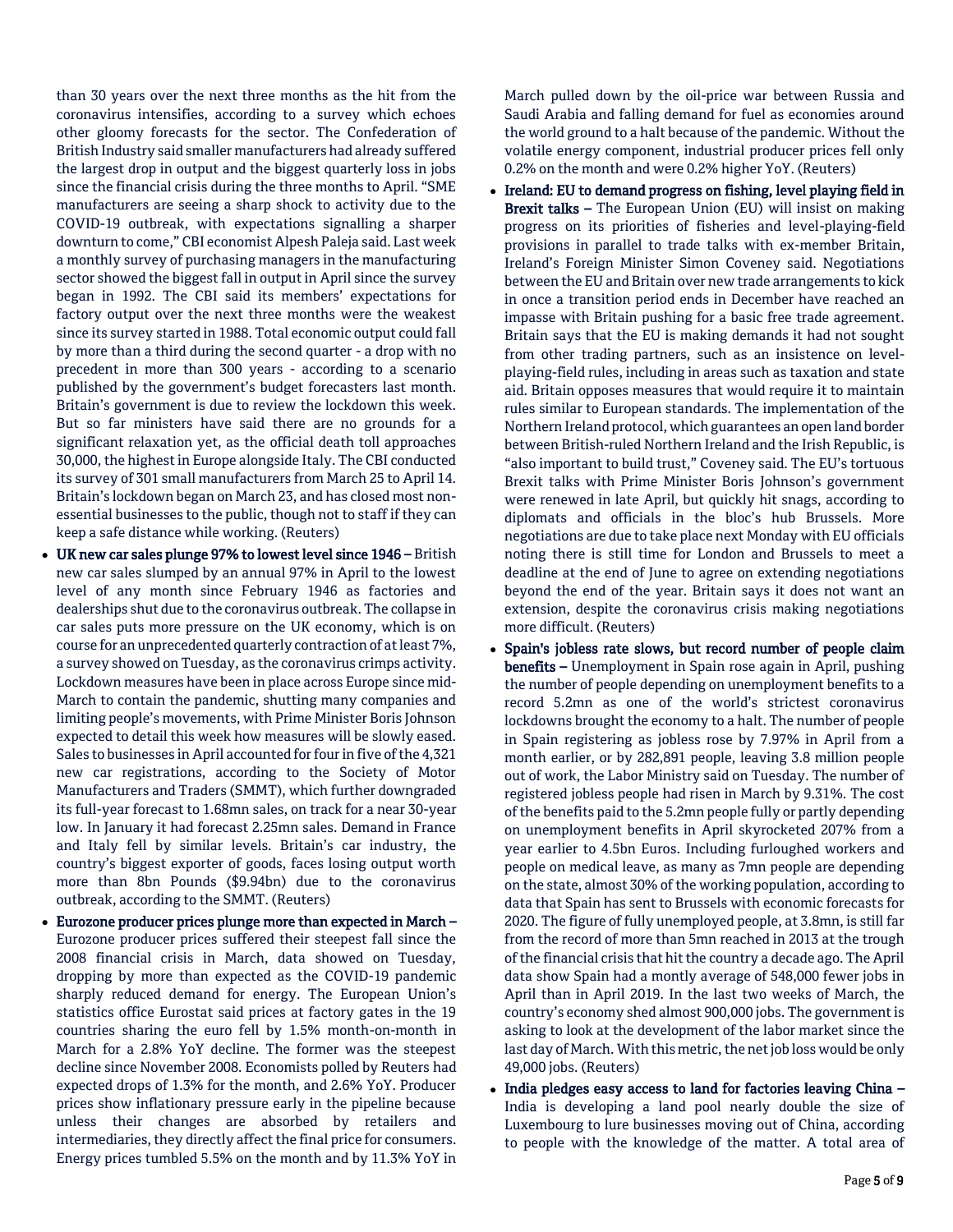461,589 hectares has been identified across the country for the purpose, the people said, asking not to be identified because they are not authorized to speak to the media. That includes 115,131 hectares of existing industrial land in states such as Gujarat, Maharashtra, Tamil Nadu and Andhra Pradesh, they said. Luxembourg is spread across 243,000 hectares, according to the World Bank. Land has been one of the biggest impediments for companies looking to invest in India, with the plans of Saudi Aramco to Posco frustrated by delays in acquisition. Prime Minister Narendra Modi's administration is working with state governments to change that as investors seek to reduce reliance on China as a manufacturing base in the aftermath of the coronavirus outbreak and the resultant supply disruption. At present, investors keen on setting up a factory in India need to acquire land on their own. The process, in some cases, delays the project as it involves negotiating with small plot owners to part with their holding. (Bloomberg)

# Regional

- ACI: Middle East, Asia Pacific aviation hubs to lose \$36.4bn Airports in the UAE and the rest of the Middle East region are entering the most critical stage of the year due to the disruptions caused by coronavirus, with revenues forecast to drop by more than half and passenger traffic by hundreds of millions, new data showed. Aviation hubs in the region, as well as in the Asia Pacific, will see \$36.4bn in revenues wiped out this year, approximately 10% more losses than estimated one month ago, according to Airports Council International (ACI) World's updated economic impact assessment released on Tuesday. Overall, airports in the Middle East will register a 53% decline in revenues, slightly lower than the 59% forecast decline for Asia Pacific. Both regions stand to lose two billion passengers, about 400mn more travelers than previously forecast. "We are entering the most critical stage of the year for our industry. We expect the second quarter of the year to be substantially more challenging than the first quarter, especially in countries with predominantly international traffic profiles," Director-General for ACI Asia Pacific, Stefano Baronci said. The International Air Transport Association (IATA) had earlier said that Middle East's passenger numbers plummeted by nearly half in March, the most disastrous month so far for the air transport business, as a result of the tight measures imposed by governments worldwide to curb the spread of coronavirus. (Zawya)
- Temenos: MEA banks think cash will dip below 5% of transactions in next five years – Banks in the Middle East and Africa (MEA) are the strongest believers in a cashless society, according to a global retail banking survey released by Temenos, the banking software company. The in-depth survey conducted by the Economist Intelligence Unit (EIU) on behalf of Temenos reveals that 6 in 10 Middle East and African banking executives think cash will dip below 5% of retail transactions in the next five years, compared to a global average of 48% who think the same. The lockdown measures imposed by governments worldwide in light of the evolving Coronavirus pandemic are also expected to increase the need for and use of digital banking and payment solutions globally. The EIU report on "How technology is driving the evolution of intelligent banking in the Middle East and Africa" indicates that MEA retail banks are highly conscious of the threats financial exclusion and delaying digitalization

pose to their business models. Respondents acknowledge consumer demands for accessible, hyper personalized digital banking experiences, ranking changing customer demands as the highest-impact trend by 2020 (35%). A plurality of MEA banking executives  $-$  43% of respondents  $-$  identify new technologies, including AI, as the most impactful trend on their sector by 2025. (Zawya)

 Moody's affirms ratings of Saudi Arabian banks; outlooks changed to 'Negative' – Moody's Investors Service (Moody's) has affirmed all ratings and assessments of the 11 banks it rates in Saudi Arabia (A1, Negative). At the same time, the rating agency changed the outlook on the long-term deposit ratings to 'Negative' from 'Stable' for ten of the banks and maintained the 'Negative' outlook on the long-term deposits of one bank. The rating action follows Moody's decision to change the outlook to 'Negative' from 'Stable' on the Saudi Arabian government's A1 rating on 1 May 2020. Moody's decision to affirm the ratings of all 11 banks reflects the rating agency's view that the current ratings continue to reflect the resilience in their financial performance underpinned by strong capital buffers, favorable funding profiles and ample liquidity buffers. The 'Negative' outlooks are driven, to a different extent, by a combination of the following: (1) The potential weakening of the government's capacity to support the Saudi banks and this driver also applies to Banque Saudi Fransi whose long-term deposit ratings already carry a 'Negative' outlook, (2) The deteriorating operating environment faced by the country's banks, and (3) Idiosyncratic challenges for Saudi British Bank, Bank AlBilad, The Saudi Investment Bank and Banque Saudi Fransi where these challenges are largely related to one or more factors in their solvency profile. Moody's decision to change the outlook to 'Negative' from 'Stable' on ten of the banks long-term deposit ratings captures the potential weakening capacity of the government of Saudi Arabia to provide support in case of need, as implied by the 'Negative' outlook on the A1 government issuer rating. The outlook for the eleventh and final bank, Banque Saudi Fransi, has been 'Negative' since March 2020 and also incorporates the drivers arising from this rating action. Moody's continues to incorporate a high/very high probability of government support for the ratings of Saudi banks driven by their government shareholdings, importance in the domestic banking and payment system and the track record of preemptive government support. A secondary driver for the 'Negative' outlook is the weakening operating environment on the back of lower oil prices, reduced government spending and spread of coronavirus which, if prolonged, could lead Moody's to revise downwards its assessment of the operating environment, through a lower macro profile from its current level of moderate. Moody's expects that the Saudi government's spending cuts, announced in the 2020 budget, will weigh on the non-oil sector of the country's economy (forecast contraction of -4% for 2020 compared to 3.3% growth in 2019), where the banks do most of their business. At the same time, travel restrictions aimed at stemming the spread of the coronavirus are disrupting the tourism industry and particularly religious pilgrimages to Mecca and Medina. Moody's regards the coronavirus outbreak as a social risk under its environmental, social and governance (ESG) framework, given the substantial implications for public health and safety. Finally, the 'Negative' outlook for Saudi British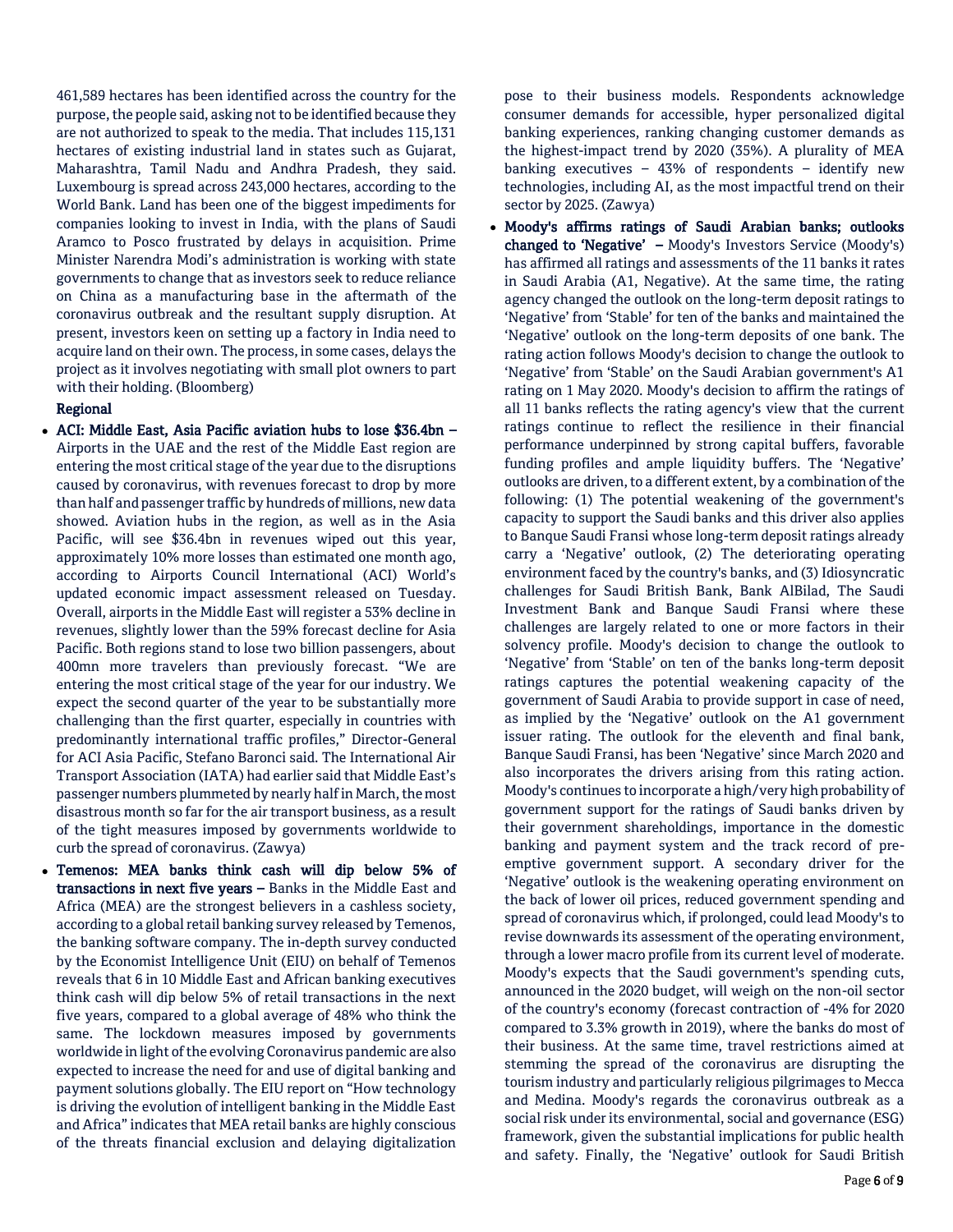Bank, Saudi Investment Bank, Banque Saudi Fransi, and Bank AlBilad also captures existing pressures on the banks' standalone credit profiles. (Moody's)

- Moody's reaffirms APICORP's credit rating to 'Aa2' with 'Stable' outlook - The Arab Petroleum Investments Corporation (APICORP), a multilateral development financial institution, announced that its 'Aa2' rating with a 'Stable' outlook was reaffirmed by Moody's Investor Service (Moody's) despite current economic and market shocks. According to Moody's, "The credit profile of APICORP reflects its high capital adequacy, supported by moderate leverage, robust asset quality, low levels of nonperforming assets, and a very strong liquidity and funding profile, underpinned by diversified funding sources and increased availability of liquid resources to cover upcoming net cash outflows. APICORP's shareholder support is derived from the presence of callable capital and creditworthy shareholders. The coronavirus outbreak and the related oil price shock pose risks to asset performance, however, APICORP's track record of resilience to shocks and strong quality of management mitigate some of these risks." (Peninsula Qatar)
- Saudi non-oil private sector contracts again, output hits new low – Saudi Arabia's non-oil private sector shrank for the second consecutive month in April and its output hit a record low as lockdowns and business closures to tackle the new coronavirus hammered the economy, a survey showed on Tuesday. The seasonally adjusted IHS Markit Saudi Arabia Purchasing Managers' Index (PMI) rose slightly to 44.4 in April from 42.4 in March, which was the lowest reading since the survey began in August 2009. April is only the second time the headline index has fallen below the 50.0 mark that separates growth from contraction. The slight rise from March reflected a slower reduction in new work and a stronger contribution from the suppliers' delivery times component, the survey compilers wrote in a report. "Saudi Arabian private sector output fell at the fastest pace since the survey began more than a decade ago, reflecting widespread business closures and a sharp reduction in customer demand," Economics Director at IHS Markit, Tim Moore said. The output sub-index of the IHS Markit survey slipped to a record low at 37.5 in April from 37.9 in March. New work decreased sharply in April and the employment sub-index fell at the steepest pace since the survey began over a decade ago. (Zawya)
- John Kemp: Saudi foreign reserves slide as epidemic, oil volume war take toll – Saudi Arabia's decision to wage an oil volume war with Russia, which proved badly timed as it coincided with coronavirus lockdowns and tumbling crude demand, exacted a heavy toll on the Kingdom's finances. Total foreign reserve assets fell by almost \$24bn in March, the largest one-month decline for at least 20 years, according to the latest official data from the Kingdom's central bank, the Saudi Arabian Monetary Authority (SAMA). Reserve assets had fallen from a peak of \$746bn in August 2014 but until March had been steady at around \$500bn since the middle of 2017 ("Monthly bulletin", Saudi Arabian Monetary Authority, April 28). However, total reserves tumbled to just \$473bn at the end of March, the lowest for nine years, in a sign of the strain the volume war and the coronavirus epidemic imposed on the Kingdom's balance of payments. Reserves have almost certainly fallen even further in

April in line with a big drop in oil prices and reduction in export revenues as the volume war and epidemic worsened last month. Front-month Brent futures prices averaged just \$27 per barrel in April, down from \$34 in March and \$55 in February. So export earnings are likely to have fallen even further. (Reuters)

- Saudi Arabia sets \$533.3mn for agriculture imports Saudi Arabia has allocated \$533.3mn to fund importing agriculture products and secure food supplies amid coronavirus fears, the country's agriculture development fund said on Tuesday. The initiative, which will be carried out through a mixture of direct and indirect loans, will target in its first phase products including rice, sugar, soybeans and yellow corn. Other products will be added according to market needs and for food security, the fund said in a statement. "This initiative (aims) to meet development priorities and economic needs within the urgent initiatives approved by the Saudi Government to address the impacts of the novel Coronavirus (COVID-19)," it said. Another goal is to mitigate the expected economic impacts on private sectors and economic activities, including the agricultural sector, it added. Saudi Arabia has grown increasingly dependent on grain imports, becoming a major importer of wheat and barley, since abandoning plans in 2008 to become self-sufficient as desert farming was draining scarce water supplies. (Reuters)
- Saudi Arabia's oil exports to drop in May as demand slides Saudi Arabia's crude oil exports in May are expected to drop to about 6mn bpd, the lowest in almost a decade, and domestic refining output is likely to fall as the coronavirus crisis hits demand, industry sources and analysts say. The world's top oil exporter will cut crude production by 23% to about 8.5mn bpd in May and June, under a supply reduction pact with OPEC+ alliance to shore up prices hammered by demand destruction due to the coronavirus-related lockdowns. Saudi crude oil exports for May are expected to be about 6mn bpd, industry sources said, with Asia taking about 4mn bpd. Exports to the US are seen at less than 600,000 bpd, sources said. Falling oil output means lower production of associated gas, a byproduct when extracting crude. Gas is used as a feedstock in the petrochemical industry and for power generation. Saudi Arabia has increasingly sought to generate more power from gas to save crude for exports. However, lower global oil demand means more cheap crude available for domestic use, which could mean burning more oil this summer when power demand soars with the use of airconditioners. (Reuters)
- Saudi Aramco to delay release of June oil pricing to Wednesday – Saudi Aramco has delayed the release of its key monthly pricing for June crude exports by one day until Wednesday, according to sources. (Bloomberg)
- UAE's non-oil private sector hits second consecutive record low – The UAE's non-oil private sector shrank at a record rate for the second month running in April, as lockdown measures to fight the coronavirus pandemic piled pressure on an already sluggish economy. The seasonally adjusted IHS Markit UAE Purchasing Managers' Index (PMI), which covers manufacturing and services, fell to 44.1 in April from 45.2 in March. The 50.0 mark separates expansion from contraction. The output and new export orders sub-indices fell sharply, both falling to record lows since the survey began in August 2009. Output tumbled to 39.9 in April from 47.2 in March. "Tourism declined sharply again, as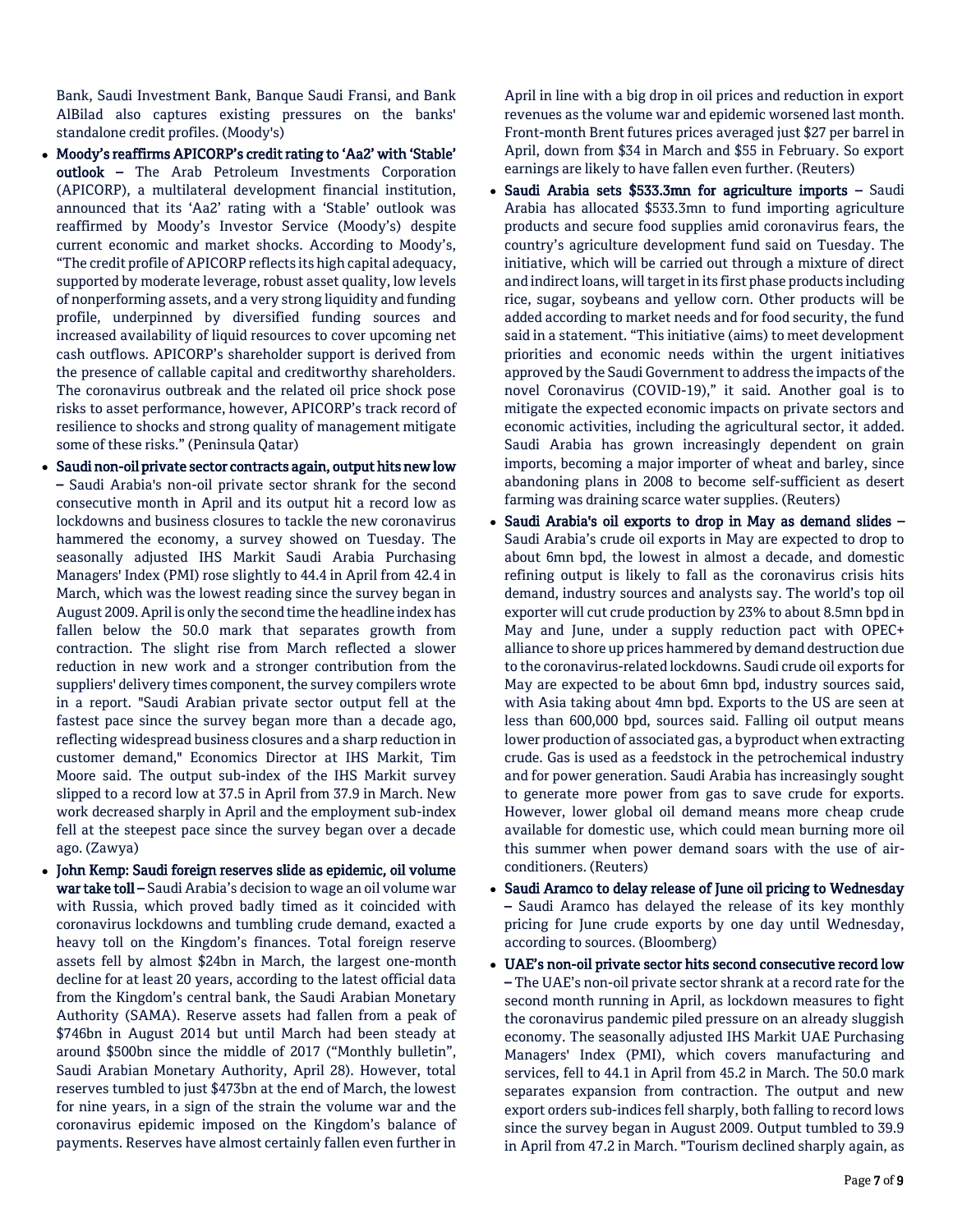countries worldwide imposed similar restrictions amid the virus pandemic. Along with reduced demand from foreign clients, this led to a steep fall in export business, one that was unprecedented in the survey history," the report said. New export orders fell to 35.2 in April from 44.3 in March. (Zawya)

- UAE banks' dominate 87.2% of sector's assets in 1Q2020 The value of the UAE banks' assets jumped to AED2.729tn during the first quarter 1Q2020, standing at 87.2% of the total banking system's assets. The total assets of the national banks increased by 1.5% to AED41bn during the first three months of 2020, when compared to December 2019, according to the statistics of the Central Bank of the UAE (CBUAE). The foreign banks accounted for 12.8% of the total banking system assets, with a 1.1% growth to AED399bn in March 2020, versus its levels in December. Meanwhile, the national banks granted loans of AED1.574tn in the 1Q2020, representing 80.3% of the total assets, while the foreign banks registered loans of AED194bn. Deposits at national banks totaled around AED1.633tn, or 88.2% of the total deposits, while deposits at foreign banks reached AED219bn. (Zawya)
- CBUAE: UAE banks will be able to manage COVID-19 economic shock – The coronavirus that continues to rage around the world and drags the global economy to a near standstill will test the strength of the UAE's banking sector, but financial institutions will be able to manage the economic shock, a top official said. The Central Bank of the UAE (CBUAE) has just released its annual report for 2019, highlighting the remarkable performance of banks in the country despite last year's turbulent external environment. The regulatory body said it is still too early to gauge the extent of the impact of the coronavirus on the local economy, but it stressed it is committed to intervene and help affected businesses. "The outlook for 2020 is uncertain, marked by the global impact of the COVID-19 pandemi. The strength and resilience of the banking sector will be tested," CBUAE's Governor, Abdulhamid Saeed said. He, however, pointed out that in the past year, UAE banks remained sound with strong levels of capital and liquidity. The sector also witnessed major progress in the banking consolidation space and enjoyed a strong operating environment. "Against this backdrop, the banking sector is well positioned to manage the substantial stress situation and uncertainty in economies caused by the COVID-19 pandemic," Saeed said. (Zawya)
- Abu Dhabi's ADQ to buy Jordanian firm from founders, Carlyle Abu Dhabi's ADQ is close to buying a Jordanian frozen food processor from its founders and the Carlyle Group, according to sources. The company, formerly known as Abu Dhabi Development Holding Co., is set acquire most of Al-Nabil Food Industries Co. from the Al-Nabil family and Carlyle, sources said. Moelis & Co. is advising Al-Nabil and Carlyle on the sale, they said. Carlyle, Founders of Al-Nabil are said to plan the sale of Jordan Firm. Al-Nabil, which produces frozen and chilled food products such as chicken and pastries, was said to be valued at about \$300mn, Bloomberg reported in June, sources added. (Bloomberg)
- Kuwait sells KD240mn 91-day bills; bid-cover at 11.36x Kuwait sold KD240mn of 91-day bills due on August 4, 2020. Investors offered to buy 11.36 times the amount of securities sold. The bills have a yield of 1.25% and settled on May 5, 2020. (Bloomberg)
- Bahrain re-appoints Rasheed Mohammed Al-Maraj as central bank Governor – Bahrain's King Hamad bin Isa Al Khalifa has reappointed Rasheed Mohammed Al-Maraj as Governor of the Central Bank for another five years, state news agency BNA reported on Tuesday. King Hamad has also appointed new members of the bank's board, BNA added. (Reuters)
- S&P downgrades Bahrain's Al Baraka Banking Group S&P has lowered Bahrain's Al Baraka Banking Group's long-term rating to 'BB' from 'BB+', with a 'Stable' outlook. "The rating reflects the agency's view that the Bahrain-based group's capitalization is now a perceived ratings weakness, owing to increased risks stemming from its large presence and operations in Turkey. The Stable outlook on Al Baraka Banking Group's long-term rating reflects S&P's expectations that the lender's financial profile will continue to be broadly stable in the next 12 months," S&P said. The Bahraini Islamic lender's short-term rating was affirmed at 'B'. The group has operations in the Middle East, Asia and Africa. (Zawya)